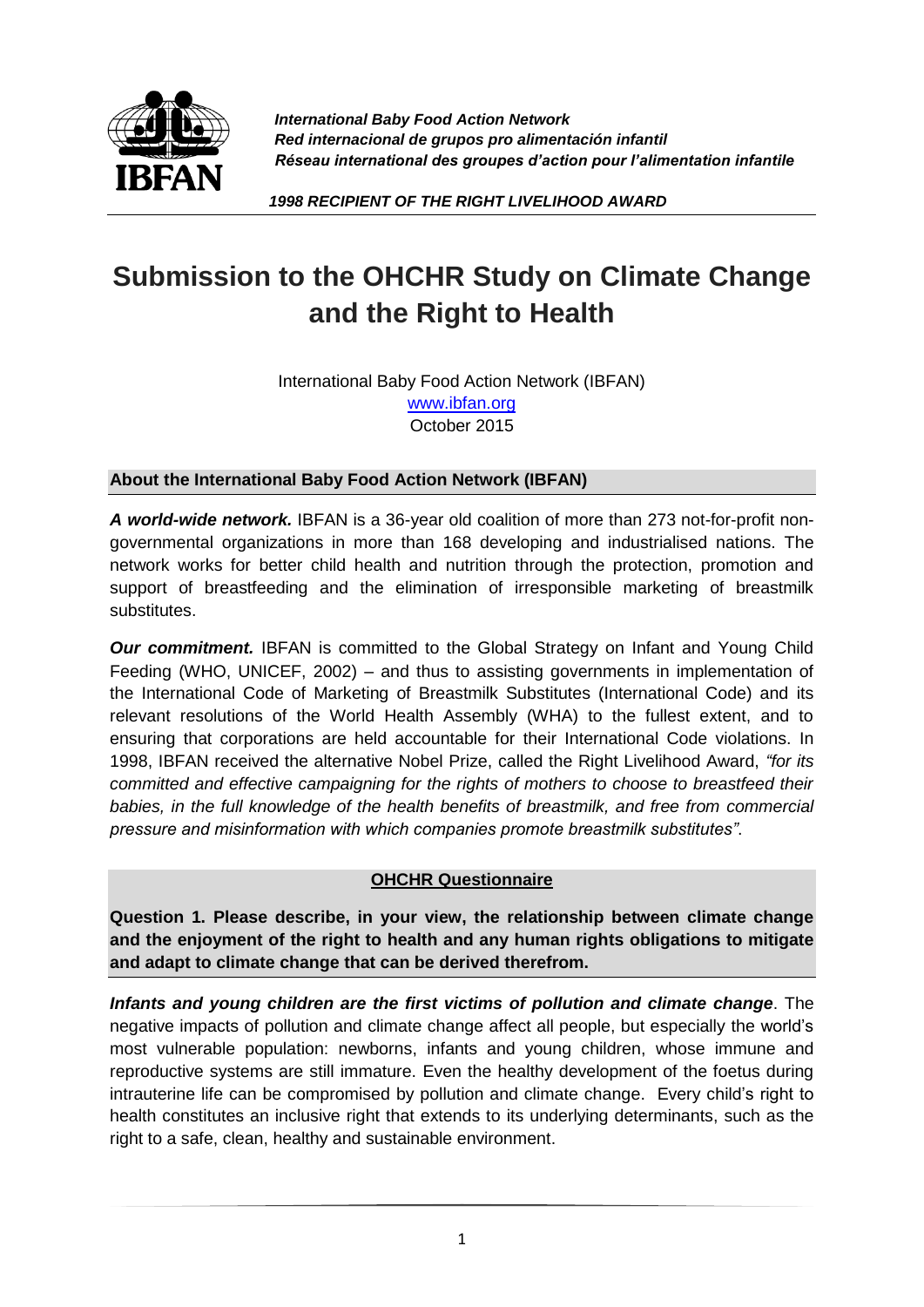**The importance of breastfeeding for mitigation of climate change**. Optimal breastfeeding practices (early initiation of breastfeeding within the first hour after birth, exclusive breastfeeding until 6 months of age and continued breastfeeding until 2 years or more along with the appropriate complementary feeding) are the first step towards protecting human health, short- and long-term. Having an almost zero carbon and water footprint and generating no waste to dispose, they also constitute human's first step towards protecting the environment and ensuring the sustainable use of natural resources. Therefore, breastfeeding helps to mitigate the global warming that causes climate change and environmental pollution and provokes extreme weather. Providing the best nutrition for babies even in crisis situations, breastfeeding also helps alleviate the suffering caused by extreme weather events consecutive to climate change and environmental degradation.

*Risks of Formula Feeding to the environment.* Milk formula used as substitutes for the breastfeeding generates huge Green House Gas emissions due to livestock farming, industrial processing, transport and generation of wastes which needs disposal. Formula feeding also has a high water footprint.

**The United Nations Convention on the Rights of the Child (CRC).** The CRC was adopted by States Parties in 1989 and since then has been ratified by 195 States. The CRC contains relevant human rights obligations of States Parties in articles 6 and 24:

 *Child's right to survival and development.* In Article 6, "States parties recognize that every child has the inherent right to life" and that they shall "ensure to the maximum extent possible the survival and development of the child." The devastating effects of extreme weather events caused by climate change can impact every child's right to right to survival and development. Storms, droughts, floods and other extreme weather events caused by global warming cause disruption to supplies of safe, unspoiled food and of clean drinking water, as well as they disrupt the provision of and access to health care services. Thus, States have the obligation to take measures to alleviate the consequences of these climatic events which have already provoked deaths of many infants, children and their families and carers, and have injured many more.

 *Child's right to health and healthy environment.* Under article 24, States Parties to the CRC shall pursue the full implementation of every child's right to the highest attainable standard of health. In Article 24 (1), "States Parties recognize the right of the child to the enjoyment of the highest attainable standard of health" and under Article 24 (2), they "shall pursue full implementation of this right and, in particular, shall take appropriate measures (a) to diminish infant and young child mortality" and to (c) "combat disease and malnutrition, including within the framework of primary health care, through, inter alia, the application of readily available technology and through the provision of adequate nutritious foods and clean drinking-water, taking into consideration the dangers and risks of environmental pollution". In its General Comment No 15 on child's right to the enjoyment of the highest attainable standard of health, the Committee on the Rights of the Child indicated that States should take measures that address the "dangers and risks that local environmental pollution poses to children's health in all settings" and to implement environmental interventions that should, "inter alia, address climate change, as this is one of the biggest threats to children's health and exacerbates health disparities". The Committee further specified that "States should,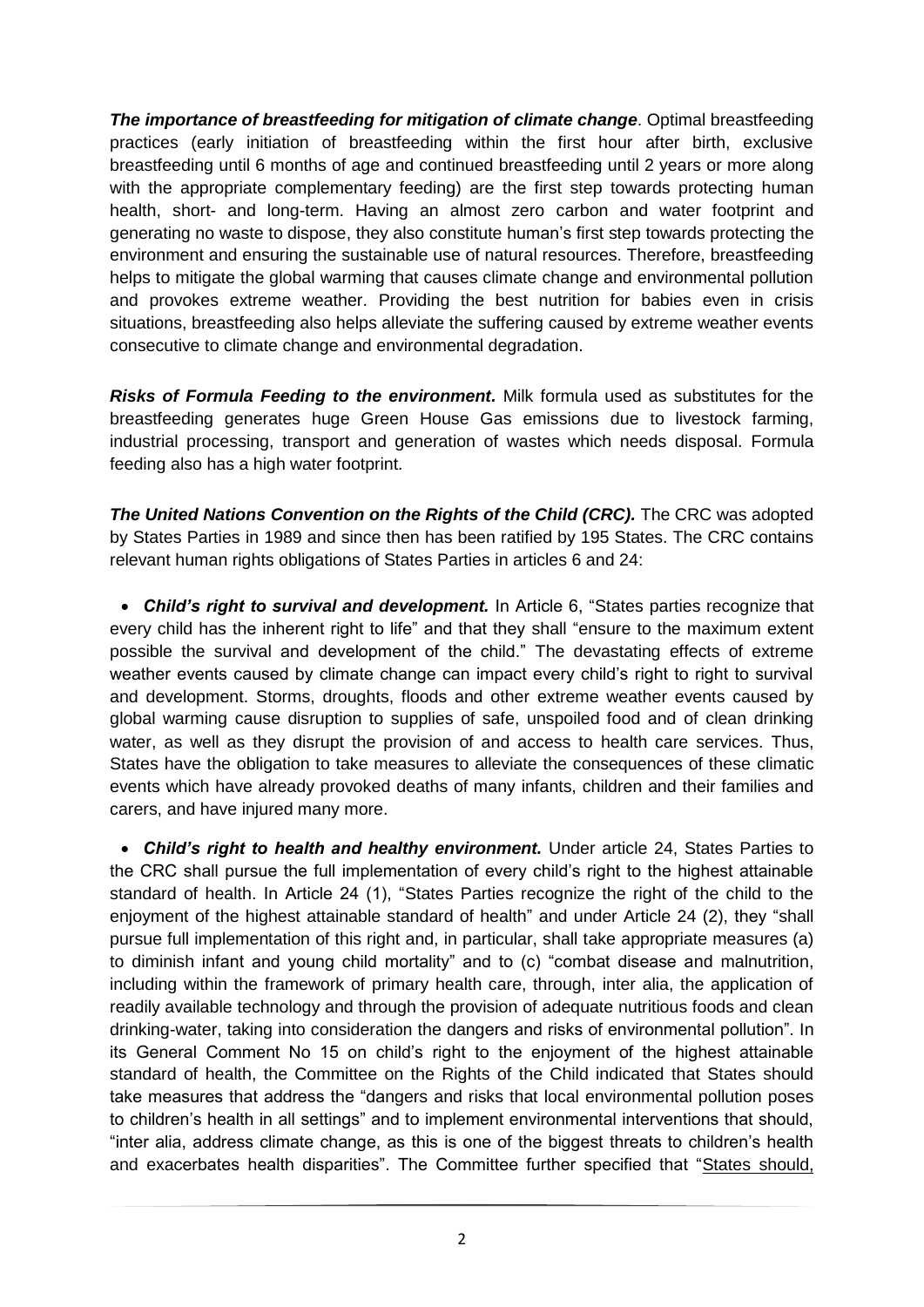therefore, put children's health concerns at the centre of their climate change adaptation and mitigation strategies." (emphasis added)

The recently adopted Sustainable Development Goals (SDGs) are relevant for water, health and the environment. By 2030 States will commit to : "substantially reduce the number of deaths and illnesses from hazardous chemicals and air, water and soil pollution and contamination" (SDG-3.9); "improve water quality by reducing pollution, eliminating dumping and minimizing release of hazardous chemicals and materials" (SDG-6.3); "achieve environmentally sound management of chemicals and all wastes throughout their life cycle ... and significantly reduce their release to air, water and soil to minimize their adverse impacts on human health and the environment" (SDG-12.4)

 *Breastfeeding and the International Code of Marketing of Breastmilk Substitutes* In Under Article 24 (1) (e) States parties shall "ensure that all segments of society, in particular parents and children, are supported in the use of basic knowledge of child health and nutrition, the advantages of breastfeeding, hygiene and environmental sanitation...". In its General Comment No 15 on child's right to the enjoyment of the highest attainable standard of health, the Committee on the Rights of the Child further specifies that "Exclusive breastfeeding for infants up to 6 months of age should be protected and promoted and breastfeeding should continue alongside appropriate complementary foods preferably until two years of age, where feasible. States' obligations in this area are defined in the "protect, promote and support" framework, adopted unanimously by the World Health Assembly. States are required to introduce into domestic law, implement and enforce internationally agreed standards concerning children's right to health, including the International Code on Marketing of Breastmilk Substitutes and the relevant subsequent World Health Assembly resolutions ... Special measures should be taken to promote community and workplace support for mothers in relation to pregnancy and breastfeeding and feasible and affordable childcare services in compliance with the International Labour Organisation Convention No. 183 (2000) concerning the revision of the Maternity Protection Convention (Revised), 1952."(emphasis added)

## **Question 2. Please share a summary of any relevant data on the impacts of climate change on the enjoyment of the human right to health including its underlying determinants (education, water and sanitation, food, housing, etc.), disaggregated to the extent possible.**

**Food as an underlying determinant of the right to health.** Food is one of the most important underlying determinants of the right to health. Many diseases, infections, and non communicable diseases are induced by the lack of proper nutrition. Therefore, the provision of adequate food and nutrition is absolutely crucial, especially for infants and young children, in order to ensure the enjoyment of the highest attainable standard of health. Since time immemorial the human species has been fed and nurtured by mother's milk. As the normal continuum from pregnancy, through birthing, breastfeeding is the bond that sustains the mother baby relationship and provides the perfect nutrition, immunological protection and optimal physical and neurological development for the first years of life. Scientific research has shown us the critical importance of breastfeeding. It is irreplaceable as the way to feed children. Its intricate composition both protects and nourishes the youngest ones, while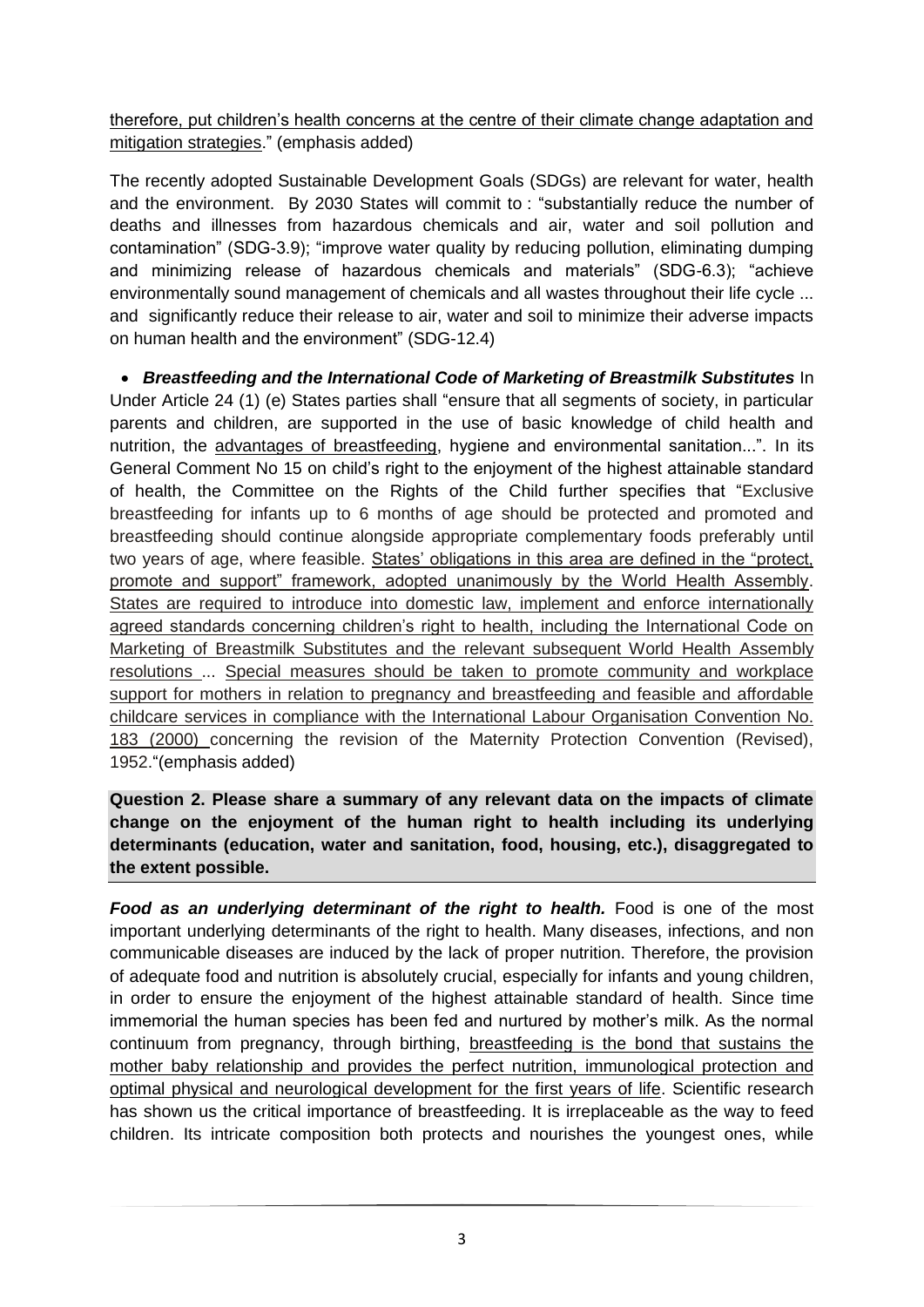matching perfectly their growth and development needs. Breastfeeding has proven to be essential for child survival and health, as well as for mothers' health.

*Water as an underlying determinant of the right to health.* Climate change and environmental pollution and degradation are already exacerbating water shortages and contamination of water supplies. Infants and young children are vulnerable to dehydration during periods of hot weather. Prolonged heat waves and severe droughts diminish aquifers; lower water levels concentrate the toxic elements in underlying rocks as well as the poisonous chemicals used as pesticides and fertilizers. Infants and young children who are breastfed are less exposed to these risks of water pollution, but those fed baby milk formulas are at double risk from the toxic chemicals used to produce the ingredients of formulas as well as from the contaminated water used to reconstitute powdered formulas.

*Water contamination by arsenic.* Arsenic is classified as toxic and dangerous for the environment. Contamination of groundwater affects millions of people across the world, leading to widespread arsenic poisoning. Falling water tables mean higher concentrations of arsenic. Whereas breastfed babies are protected against arsenic exposure, because very little arsenic is excreted in breastmilk, formula fed babies are exposed to increased concentrations of arsenic in the ground water used to prepare formula feeds. They are also exposed to high levels of arsenic in certain formulas containing brown rice syrup used as a sweetener. This is caused by irrigation of rice paddy fields using arsenic-contaminated water. Certain weed killers such as MSMA also contain arsenic and their widespread use in brown rice cultivation means that the brown rice syrup can be contaminated by toxic residues.

Air quality as an underlying determinant of the right to health. Air quality has a direct impact on the health of millions of infants and young children. Prenatal exposures to neurotoxic particles from indoor and outdoor air pollution affect foetal development, and cause severe respiratory diseases in babies and young children. Air pollution is increasing with urbanization and also industrialization of food production. The production and transport of formula contributes nitrogen dioxide and particle matter that cause outdoor air pollution and in many countries the preparation of formula using solid fuels contributes to indoor air pollution. Breastfeeding emits no toxic particles; it requires no industrial production and no transport and is always available on-site. At the same time, breastfeeding has a protective effect: neither particle matter nor nitrogen dioxide exert a harmful effect on breastfed babies for at least 4 months. See IBFAN article "Breastfeeding mitigates the health impacts of indoor and outdoor pollution": [http://ibfan.org/docs/2015-Breastfeeding-mitigates-the-impacts-of-air](http://ibfan.org/docs/2015-Breastfeeding-mitigates-the-impacts-of-air-pollution-for-website.pdf)[pollution-for-website.pdf](http://ibfan.org/docs/2015-Breastfeeding-mitigates-the-impacts-of-air-pollution-for-website.pdf)

**Question 3. Please describe existing national commitments, legislation and policy frameworks related to climate change mitigation and adaptation including any specific measures intended to prevent the worst impacts of climate change on the right to health; to ensure access to information, transparency, participation, and other procedural rights of persons affected by climate actions; to promote, protect and fulfil all human rights particularly those closely linked to the underlying determinants of health such as food, water and sanitation, housing, etc.; and to ensure that climate related actions respect, promote, protect and fulfil human rights. Please share any relevant information on the implementation of existing commitments to address climate change and its impacts.**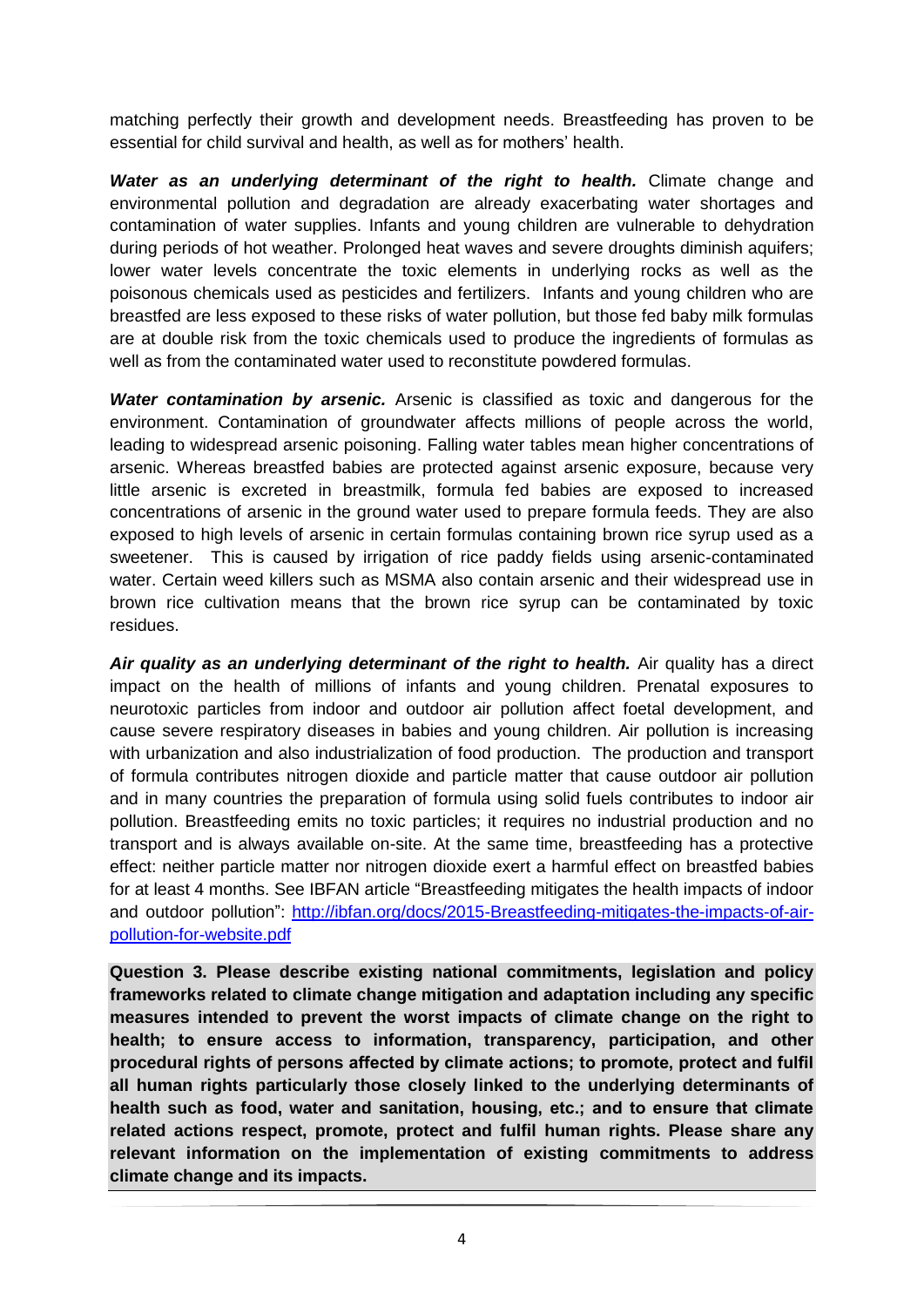*The International Code of Marketing of Breastmilk Substitutes.* The International Code of Marketing of Breastmilk Substitutes, adopted by the World Health Assembly in 1981 regulates the marketing of breastmilk substitutes. It constitutes a "minimum requirement" and aims to "contribute to the provision of safe and adequate nutrition for infants, by the protection and promotion of breastfeeding, and by ensuring the proper use of breastmilk substitutes, when these are necessary, on the basis of adequate information and through appropriate marketing and distribution." (Article 1, emphasis added). Since 1981, the scope of the Code has been further extended and completed by a series of subsequent relevant resolutions from the World Health Assembly. See<http://ibfan.org/the-full-code>

*Implementation and enforcement of the Code, an obligation for States.* Apart from the Code itself, who calls States to implement it "in its entirety", the CRC General Comments No 15 on the right of the child to the enjoyment of the highest attainable standard of health and No 16 on State obligations regarding the impact of the business sector on children's rights, both adopted in 2013, urge States to implement and enforce the Code and subsequent relevant WHA resolutions.

*Extraterritorial obligations of States regarding the Code.* Baby food companies that produce breastmilk substitutes are not territorially confined and have become increasingly powerful, capturing large portions of the global trade and playing a major role in the current trend of globalization of markets. Recognizing that territorial limitation of obligations has led to gaps in human rights protection and noting the lack of adequate regulation in this matter, the Maastricht Principles on Extraterritorial Obligations of States in the area of Economic, Social and Cultural Rights were issued on the 28 September 2011. The Maastricht Principles thus constitute the missing link in the universal human rights system. The Maastricht Principle 25 on 'Bases for protection' clearly reiterates that "States must adopt and enforce measures to protect economic social and cultural rights through legal and other means, including diplomatic means, in each of the following circumstances: [...] c) as regards business enterprises, where the corporation or its parent controlling company, has its centre of activity, is registered or domiciled, or has its main place of business or substantial business activity, in the State concerned". In this sense, States have an obligation to ensure that companies based in (or significantly tied to) their territory do not infringe the human rights of people in other countries. This principle was reaffirmed by the CRC Committee in its General Comment No 16 that provides that a State's jurisdiction should not be restricted to its "territory" and that "host States must ensure that all business enterprises, including transnational corporations operating within their borders, are adequately regulated within a legal and institutional framework that ensures that they do not adversely impact on the rights of the child and/or aid and abet violations in foreign jurisdictions". Thus, States should be held accountable for adopting binding regulations and measures to ensure that companies registered or domiciled on their territory comply with the Code anywhere where they operate.

*IBFAN's commitment to the implementation and enforcement of the Code.* IBFAN is committed to the 2002 Global Strategy on Infant and Young Child Feeding which includes the Code. Hence, we are assisting governments in implementation of the International Code of Marketing of Breastmilk Substitutes and its subsequent WHA resolutions to the fullest extent, and ensuring that corporations are held accountable for their Code violations. Indeed, companies have an obligation to comply with the International Code regardless of any government action, yet monitoring by civil society shows that none of the large multinational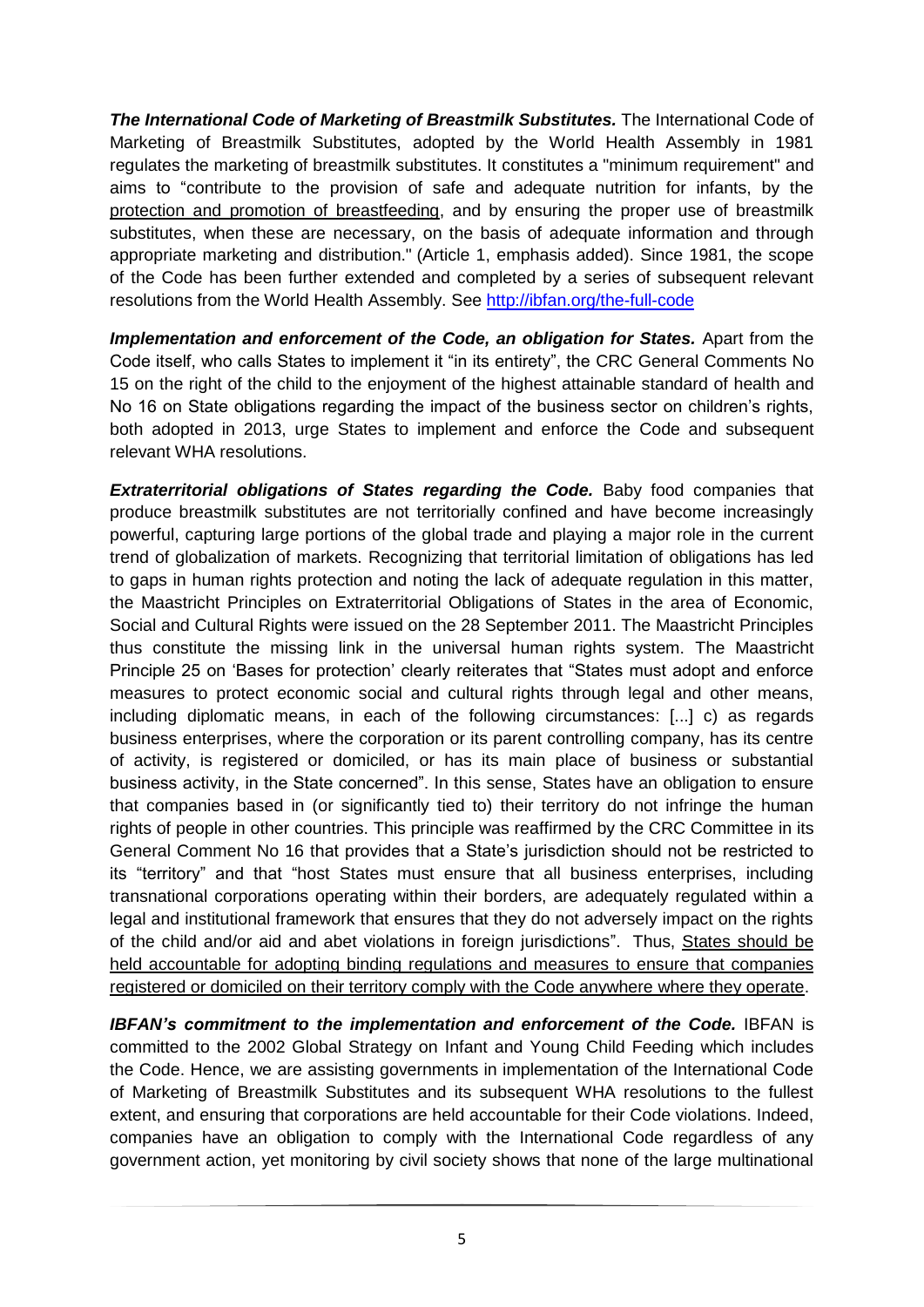companies live up to this obligation. A crucial contribution of IBFAN is the preparation of global monitoring reports that continuously show the extent to which the baby food industry violates the Code. The latest 2014 report details global marketing trends by baby food manufacturers and exposes violations of the International Code and its subsequent resolutions. The World Breastfeeding Trends initiative (WBTi) constitutes an innovative web tool developed by IBFAN/BPNI and provides objective scoring to countries' implementation of the Global Strategy, including the Code. The WBTi was launched in 2004 and to date, 58 countries have been assessed thanks to this tool. See [http://worldbreastfeedingtrends.org.](http://worldbreastfeedingtrends.org/) Based on its monitoring of the Code and the findings of the WBTi assessments, IBFAN regularly prepares alternative reports on infant and young child feeding which are submitted to the Committee on the Rights, among others. These reports include recommendations regarding the implementation and enforcement of the Code and are well followed by the Committee on the Rights of the Child.

**Question 5. Please describe any concrete mitigation and adaptation measures being taken to address the impacts of climate change on the human right to health and good practices in this regard including those related to: international cooperation; local and community based initiatives; private sector initiatives; development, application and diffusion of technologies, practices and processes that control, reduce or prevent anthropogenic emissions of greenhouse gases; and the exchange of relevant scientific, technological, technical, socioeconomic and legal information related to the climate system and climate change and the economic and social consequences of various response strategies.**

*Breastfeeding impacts positively on climate, environment and health.* Breastfeeding is totally sustainable: it emits no greenhouse gases, creates no waste or pollution, depletes no scarce natural resources, and thus places no burdens on our Earth. Breastfeeding safeguards the health of mothers, babies and our planet. Whenever natural disasters strike, breastfeeding protects babies' health and can ensure they survive in the post-disaster period. Scientific research has provided the evidence for this protective effect on infants' health and that of their mothers. Supporting breastfeeding mothers to re-establish breastfeeding thus alleviates the severe impact on the survival and health of vulnerable infants during the increasing number of disasters caused by climate change.

On the other hand, use of milk formula in the suboptimal conditions prevailing during the disasters perpetuates the already existing risk of serious infectious diseases like diarrhoea and pneumonia.

IBFAN has published and disseminated briefing papers on the protection, promotion and support of breastfeeding as a practical measure meeting targets to reduce global warming and life's very first step towards sustainability. See<http://ibfan.org/environmental-awareness>

**Question 6. The development, application and diffusion of technologies, practices and processes that control, reduce or prevent anthropogenic emissions of greenhouse gases; and the exchange of relevant scientific, technological, technical, socioeconomic and legal information related to the climate system and climate change and the economic and social consequences of various response strategies.**